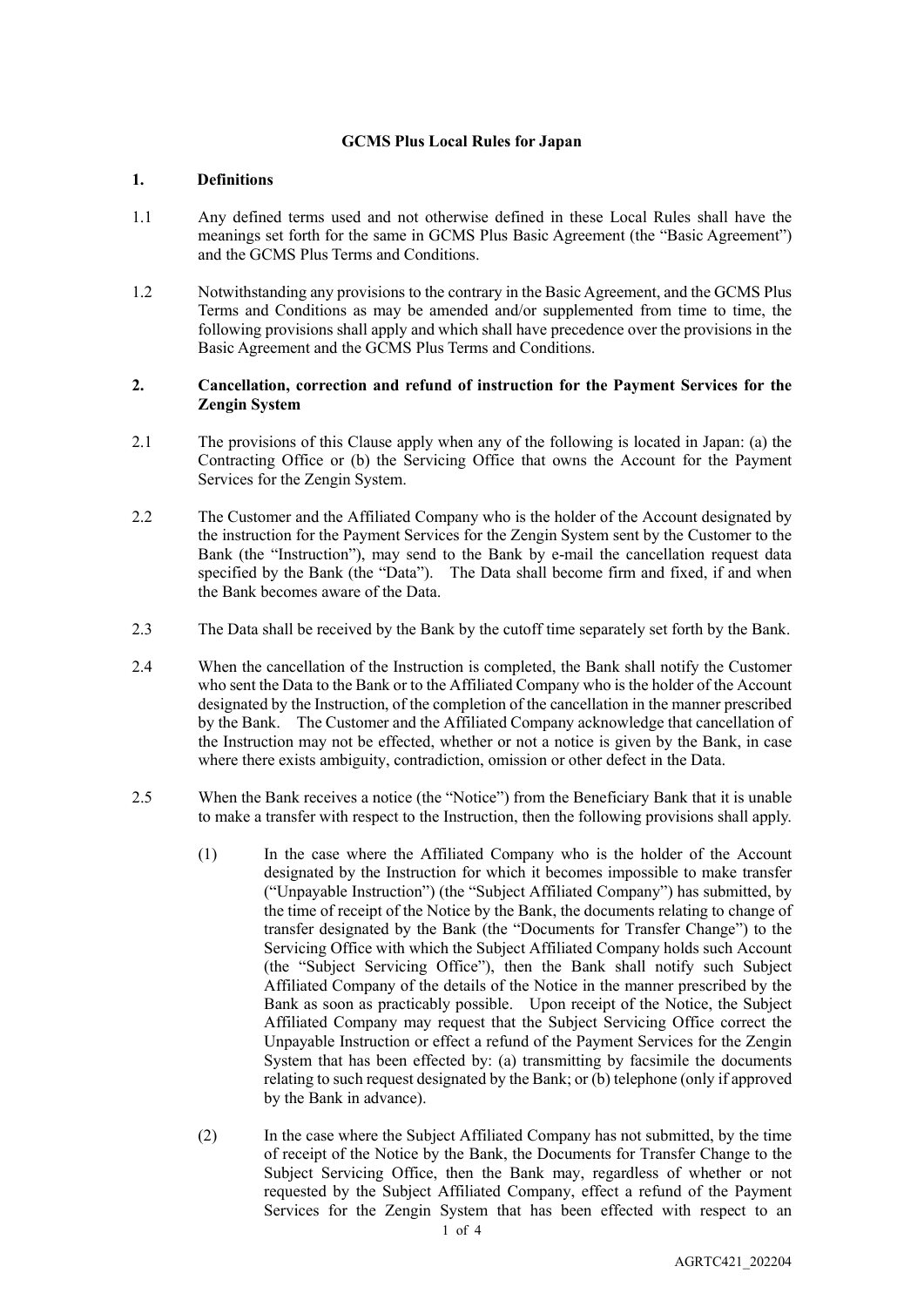Unpayable Instruction. After the completion of such refund, the Bank shall notify the Customer of the completion of such refund as soon as practicably possible by sending an e-mail to the mail box shown on the Customer's the screen of the GCMS Plus.

2.6 The Customer and the Affiliated Company acknowledge that (a) the Bank has no obligation to effect cancellation or correction of the Instruction, or a refund of the Payment Services for the Zengin System that has been effected, and (b) cancellation or correction of the Instruction or a refund of the Payment Services for the Zengin System that has been effected may not be effected due to the involvement of the Financial Institutions Concerned or otherwise. The Bank or the Financial Institutions Concerned is authorized by the Customer to decide, at its discretion, on the ways and means of cancellation and correction of the Instruction and refund of the Payment Services for the Zengin System that has been effected (concerning the routes, currency, foreign exchange rate and other matters).

## **3. COMSUITE API Service**

- 3.1 The provisions of this Clause apply when any of the following is located in Japan: (a) the Customer who uses the COMSUITE API Service (as defined in Clause 3.2 below, hereinafter the same shall apply in this paragraph), (b) the Servicing Office that owns the Account subject to the COMSUITE API Service, or (c) the Outside Service Provider (as defined in Clause 3.2 below) that provides the Connection Services (as defined in Clause 3.2 below).
- 3.2 If the Customer selects the COMSUITE API Service on the Application, and satisfies the conditions set forth in Clause 3.3 below, the Bank shall provide to the Customer, the services (the "COMSUITE API Service") that enable the Customer to allow all or a part of the functions of the Service to connect with the services provided by the Outside Service Provider (collectively referring to outside business operators providing services to the Customer through an application programming interface; the same shall apply hereinafter) (the "Connection Services").
- 3.3 The Customer may commence the use of the COMSUITE API Service if all of the following conditions are satisfied:
	- (1) the Customer has performed all the procedures necessary to commence the Connection Services with the Outside Service Provider; and
	- (2) the Customer has performed all the procedures designated by the Bank necessary to commence the COMSUITE API Service.
- 3.4 To the use of the COMSUITE API Service, the Basic Agreement, the GCMS Plus Terms and Conditions and this Clause shall apply, and the provisions of the Basic Agreement and the GCMS Plus Terms and Conditions that apply to the "Service" shall also apply as adjusted accordingly to the COMSUITE API Service.
- 3.5 The Customer acknowledges the following matters when using the COMSUITE API Service:
	- (1) The functions subject to the COMSUITE API Service are limited to the Service designated by the Bank, and when using the COMSUITE API Service, the functions of the Service will be provided to the Customer through the Outside Service Provider. In such case, the functions that are subject to the COMSUITE API Service may vary depending on the Connection Services.
	- (2) The Customer shall review the contract regarding the Connection Services at its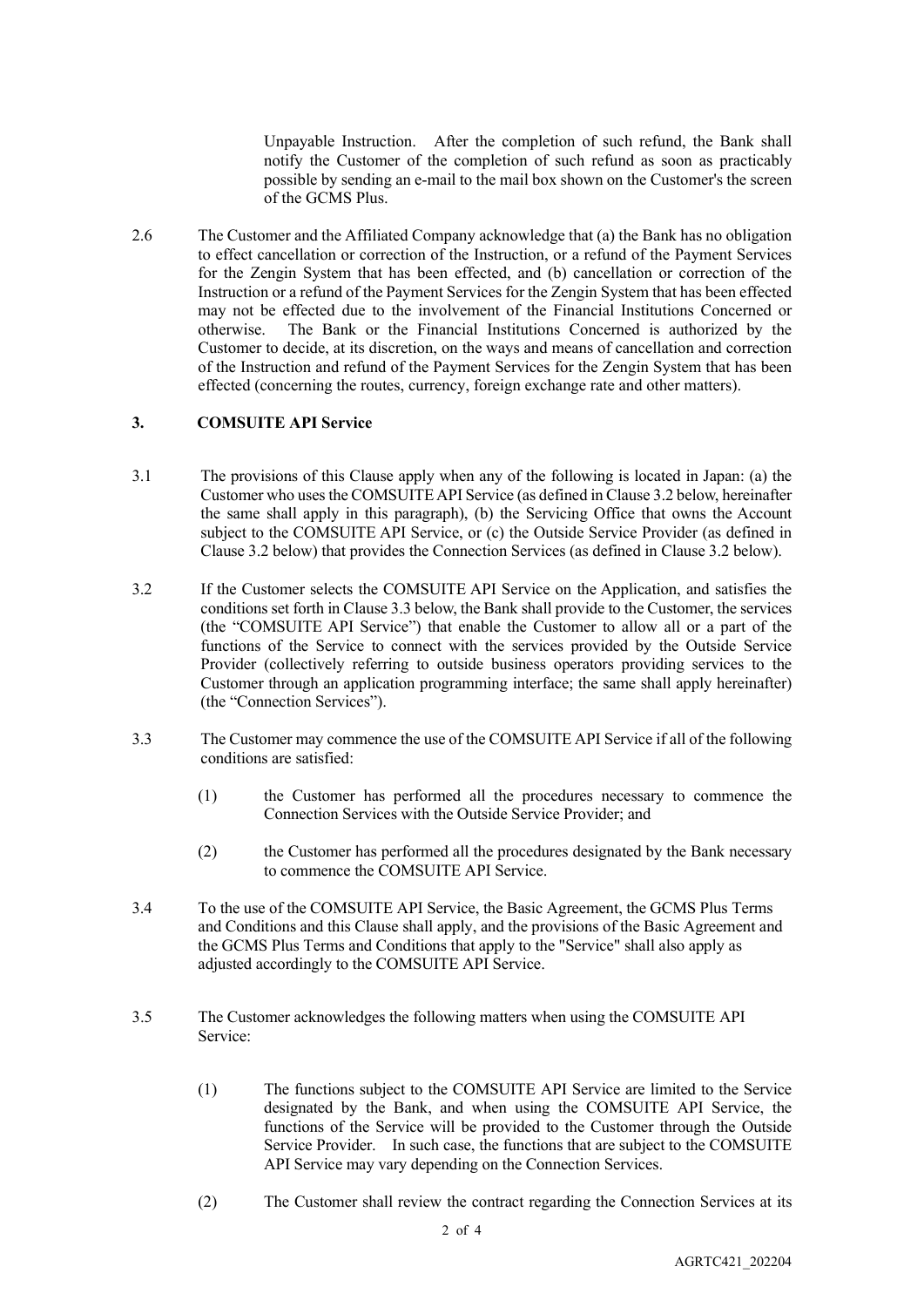own responsibility, and complete all the necessary procedures with the Outside Service Provider for the commencement of the Connection Services.

- (3) The period of data provision by the COMSUITE API Service shall be as determined by the Bank, and such period of data provision may be changed based on the Connection Services.
- (4) Remittance and any other transfers of funds to be made using the COMSUITE API Service shall be deemed to be a "Money Transfer", and in accordance with Clause 2 and other provisions of the GCMS Plus Terms and Conditions, the Bank shall receive an amount required for such Money Transfer (including remittance charges, cable charges, handling commissions, paying bank's charges and intermediary bank's charges) from the Customer;
- (5) For the use of the Connection Services, it may be necessary to pay separate fees, etc. to the Outside Service Providers.
- (6) Notwithstanding the provisions of the Basic Agreement, if the Bank considers it necessary or appropriate to provide the COMSUITE API Service, it may provide information regarding the Customer and the Affiliated Company to an Outside Service Provider; provided, that such Outside Service Provider assumes a confidentiality obligation with respect to the information so disclosed.
- 3.6 When the Customer applies for the use, change or termination of the COMSUITE API Service, the Customer shall do so in the manner designated by the Bank, upon acknowledging the Basic Agreement, the GCMS Plus Terms and Conditions and this Clause.
- 3.7 The Customer acknowledges the following matters with regard to the authentication for the use of the COMSUITE API Service:
	- (1) The Customer shall be required to be authenticated in the manner designated by the Bank (including, without limitation, the authentication set forth in the Basic Agreement) through the Connection Services at the time of commencement of the use of the COMSUITE API Service, and again after the passage of a certain period of time after using the COMSUITE API Service.
	- (2) After the completion of the authentication pursuant to the preceding subparagraph, authentication shall be made with the authentication information of the Connection **Services**
	- (3) In the case where the functions subject to the COMSUITE API Service are provided after the authentication pursuant to the preceding two subparagraphs, even if an unauthorized use of or any other accidents involving the authentication information of the Connection Services (including without limitation, leakage, or falsification of such authentication information, unauthorized access to the system connected to the Outside Service Provider or the Connection Services, or suspension of the functions of the Connection Services caused by system failure, etc. of the Outside Service Provider) occurs, the Bank shall treat such transactions provided by such subject functions as valid, and even if the Customer incurs any damages as a result thereof, the Bank shall not be held liable therefor.
	- (4) The authentication information of the Connection Services shall be strictly managed by the Customer at its own responsibility with a sufficient care so as to prevent any thefts, fraudulent uses, losses, breakdowns, or leakages, etc. and if any of such events occurs, the Customer must promptly notify the Bank thereof.